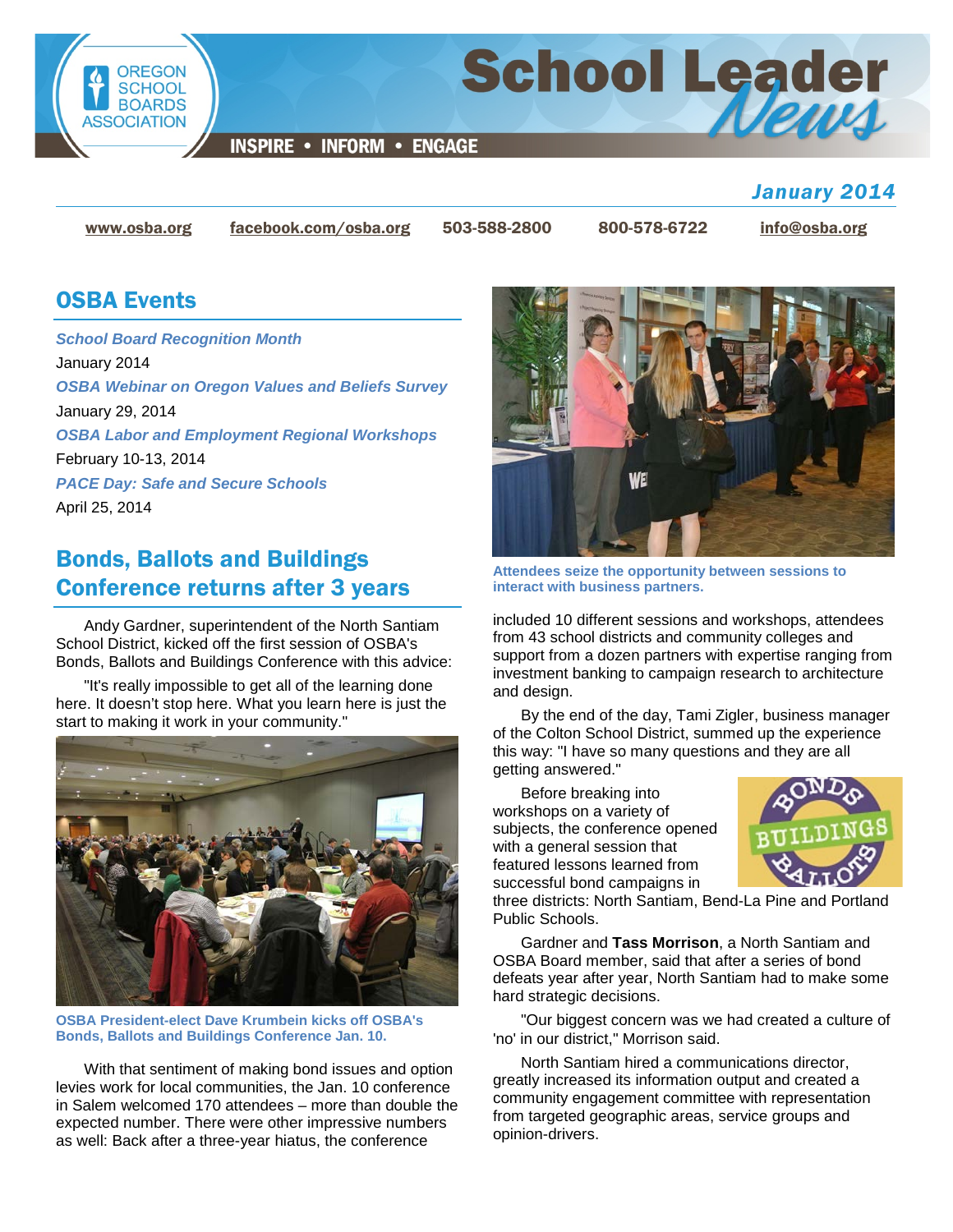#### *School Leader News – January 2014*

"We asked them personally to join and we got 100 percent response," Gardner said. "We wanted these people to complete the process with us."

Julianne Repman, communications director for Bend-La Pine schools, said the district examines its 20-year facilities needs every five years. She said bond campaign planners comb through precinct data from past elections and focus on turning out the vote in areas that have shown support for school bonds.

**Bobbie Regan**, a board member for Portland Public Schools (PPS) and vice president of OSBA's Board of Directors, said the district learned much from a 2011 bond election that narrowly failed. Over the following year, she said, school officials held dozens of listening sessions to assess what the community would support.

The result, Regan said, was a scaled-down, betterfocused bond campaign that passed overwhelmingly.

"The first time we proposed what we wanted rather than what the community believed in," she said. "The fact that we were humble about the loss and willing to listen made a huge difference."

Jon Isaacs, who ran the successful 2012 bond campaign for PPS, said crafting the right message can help swing voters. He suggested that rather than focusing on dilapidated buildings (a negative), districts should emphasize all the good things a bond will pay for (a positive). He also encouraged districts to engage voters through social media, especially Facebook.



**Jon Isaacs and Bobbie Regan from Portland Public Schools present at the Learn from the Winners session**

Several workshop presenters discussed the importance of having campaign materials reviewed for legality by the Secretary of State's Office. Keynote speaker Kate Brown, Oregon's secretary of state, and Alana Cox, an elections compliance specialist, also emphasized the quick turnaround of campaign materials from their office – usually the same day but always within five days.

"We want to educate, empower and engage Oregonians," Brown said, "so you can pass all of your bond measures and build new buildings."



**L to R: OSBA Executive Director Betsy Miller-Jones, OSBA President-elect Dave Krumbein, keynote speaker Secretary of State Kate Brown interact during the conference.**

## New edition of Oregon School Bond Manual available

The newly revised Oregon School Bond Manual, just released at our Bonds, Ballots and Buildings Conference in Salem, is available for order. A collaboration between OSBA and experts in the bond field, the manual's 12th edition is packed with information designed to help districts bring a bond issue from concept to completion.

Copies, which are \$30 per PDF download for OSBA members or \$70 each for non-members, can be ordered on OSBA's website at [www.osba.org;](http://www.osba.org/) click on "I'm looking for...a publication."

## Five new members join OSBA Board of Directors

Member voting that ended in December saw four new members join OSBA's Board of Directors, and a fifth was appointed to fill a vacant seat.

The new board members are:

- **Mike Cosgrove**, who was appointed to fill an open Eastern region seat at the November OSBA Board meeting, has served on the Grant School Board (Canyon City) since 2010. A former teacher and school counselor, he has been retired since 2009. He enjoys bicycling, woodworking, walking and hiking, and building community trails. He sees student achievement and realizing consistent, adequate funding for education as OSBA's two biggest challenges.
- **Steven Lowell** has served on the Klamath County School Board since his appointment in April 2006. He has been a member of OSBA's Legislative Policy Committee (LPC) since 2008. He is selfemployed, and enjoys reading, camping, gardening, stained glass and knitting. He hopes to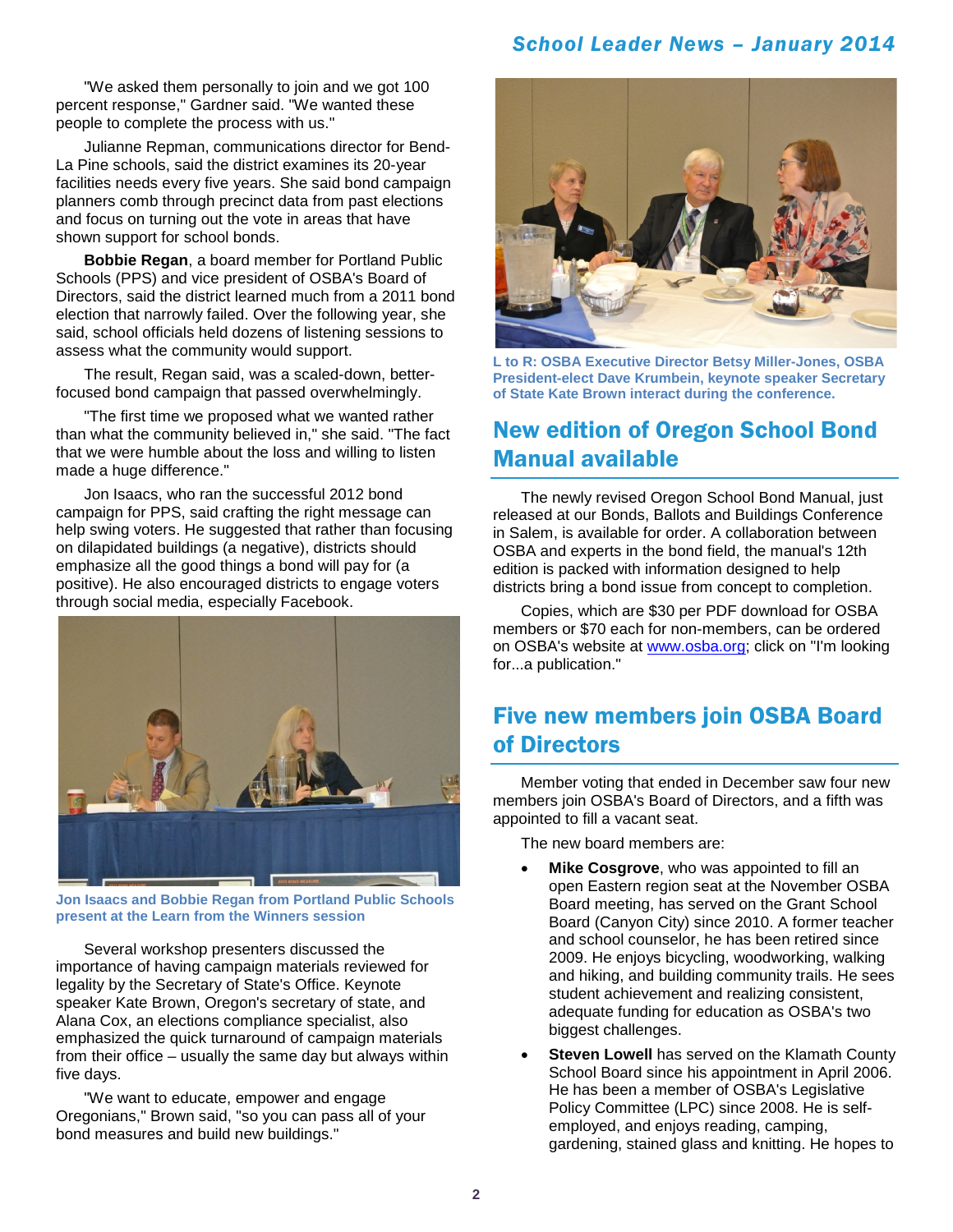bring to the OSBA board "a vision of rural Oregon and the special needs of that part of our state."

- **Betty Reynolds** has been a member of the West Linn-Wilsonville School Board since 2011. She has served on the LPC and is a trustee of the Legal Assistance Trust. She also has been active in committees with the Oregon Education Investment Board and the Clackamas Council of PTAs, where she serves as vice president. Reynolds has a held a number of government positions in Arizona and Oregon, including serving as director of the Oregon Government Ethics Commission from 1979 to 1990. Reynolds is interested in family and friends, the outdoors and education policy. Two of the most challenging issues she sees facing OSBA are ensuring adequate, stable funding to close the achievement gap and ensuring that state education policy recognizes the state's regional diversity and the importance of local control.
- **LeeAnn Larsen** has served on the Beaverton School Board since 2009, and was treasurer of the Local Option Levy Steering Committee in 2011 and 2013. Larsen manages a corporate housing company. She enjoys gardening, boating, reading, hiking and family time, and describes herself as "passionate about public education and providing the best education for every student."
- **Maureen Wolf** has been on the Tigard-Tualatin School Board since 2008, and was board chair from 2011-13. An active community volunteer, her work experience includes serving as a controller/project manager and senior financial analyst. Her interests include attending musical and theatrical performances, fitness training and golf. She sees funding and streamlining state and federal mandates to ensure students' success as the biggest challenges facing OSBA.

Re-elected to the OSBA Board were **Dave Krumbein**  (Pendleton SD), **Sherry Duerst-Higgins** (South Lane SD and Lane ESD), **Anne Schuster** (Corvallis SD), **David Beeson** (Silver Falls SD), **Greg Kintz** (Vernonia SD) and **Kris Howatt** (Gresham-Barlow SD).

Betsy Miller-Jones, OSBA's executive director, welcomes the new members and said she is looking forward "to continuing the momentum our board...built in 2013 toward closing the achievement gap and increasing investment in public education in Oregon."

## Honor the school board in January!

January is time to acknowledge the school board. Gov. Kitzhaber has proclaimed January 2014 as School Board Recognition Month. OSBA has a list of resources to help you celebrate in your district:

[http://www.osba.org/Resources/Article/Community\\_Relati](http://www.osba.org/Resources/Article/Community_Relations/Events_SBMonth.aspx) [ons/Events\\_SBMonth.aspx](http://www.osba.org/Resources/Article/Community_Relations/Events_SBMonth.aspx) 

## President's Post A time for recognition and strong beginnings

January is School Board Recognition Month, an exciting time for all of us who volunteer countless hours to support our local public schools. It's an amazing investment in our children and their future.

It's also a notable moment for me personally as your new OSBA president for 2014. I can still remember the excitement of one of my first jobs and my introduction to education. I was hired as an educational assistant in 1976 for a small first-grade classroom in rural Oregon.



Lori Theros OSBA President

That's the kind of excitement I feel

now. It's a new year and a new beginning, and coming off the successes we shared in 2013 in finding new financial resources for Oregon's public schools, it seems to me that the sky is the limit as far as what we can accomplish by working together for the common good of Oregon's children.

The proclamation that Gov. Kitzhaber signed honoring local school board members made these observations:

- Oregonians rely on public education to ensure a prosperous quality of life and strong economic health for Oregon.
- Locally elected boards fulfill leadership roles and serve as the conduit through which teachers, parents, businesses and communities demonstrate the care, creativity and support that lead to student achievement.
- Public schools nurture and train diverse student populations to the best of their ability, whatever the resources, to give students the knowledge, skills and opportunities they need to succeed.
- Board members build the framework that makes it possible for education organizations to teach Oregon's children.

I hold all of those statements to be true, but in these challenging economic times I think it's particularly important to remember that vital link between a flourishing public education system and a vibrant state economy. That was the cornerstone of the "Strong Schools, Strong State" campaign OSBA led last year with great success, and it's a theme we will continue to explore as we approach another round of public school funding in 2015.

Let me join Gov. Kitzhaber in thanking each of you for your volunteer service. Let's make 2014 a milestone year for Oregon's schools.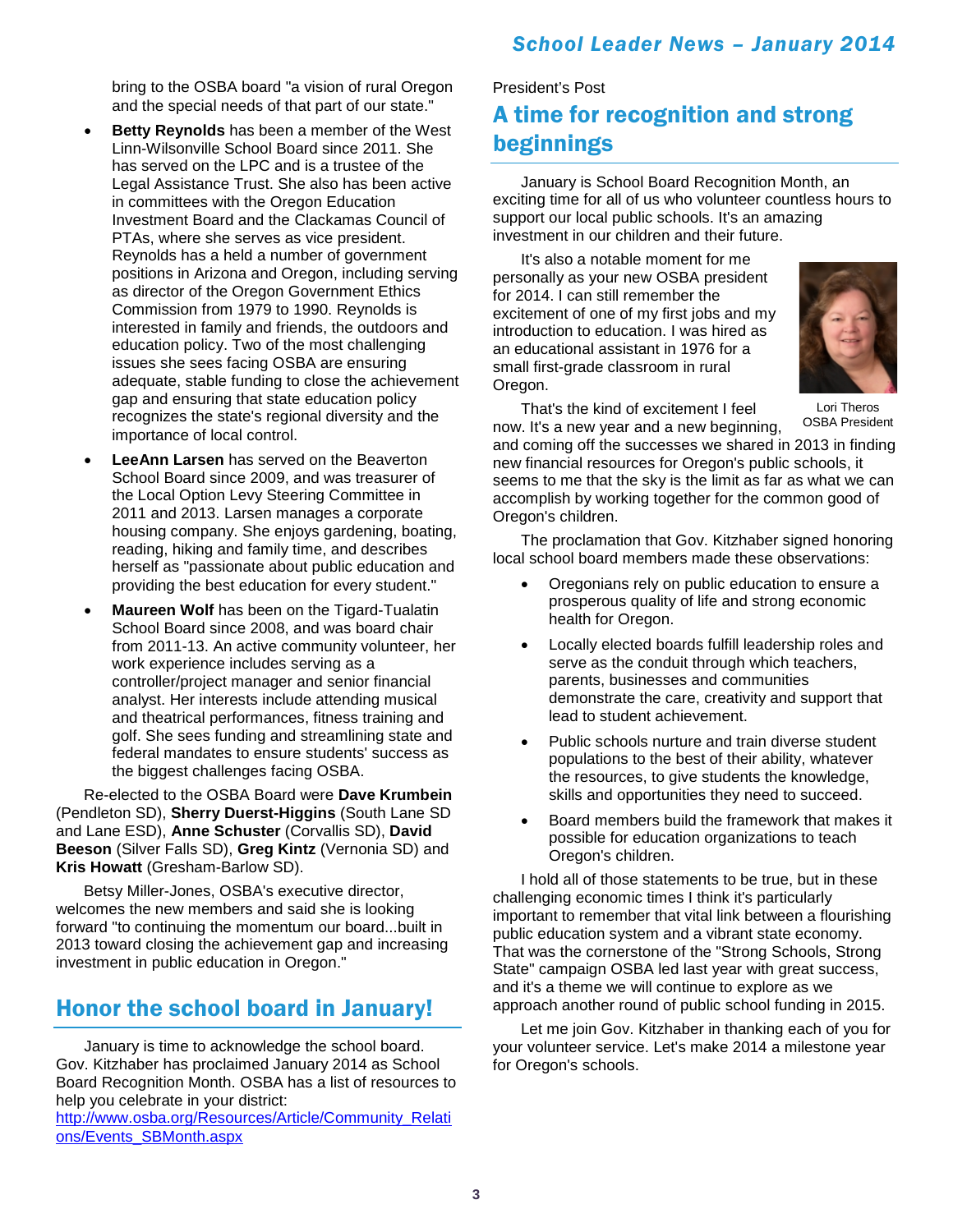#### In the Loop

# OSBA contingent will take Oregon school issues to U.S. Capitol

Washington, D.C., here we come! A group of nine OSBA board and staff members will travel to Washington, D.C., on Feb. 1-4 to learn about and discuss national education issues, share common concerns and lobby members of the U.S Senate and House of Representatives on education issues impacting Oregon, the Pacific Northwest and the nation.

The effect of sequestration on local school districts remains on the front burner. Oregon board members have been asked to bring specific examples of how cuts in federal funding have affected their local districts. Although a bipartisan budget act that passed in December 2013 seeks to provide a two-year reprieve for most cuts, full funding for programs



such as Title I and special education

Betsy Miller-Jones Executive Director

grants under the Individuals with Disabilities Education Act are not guaranteed.

Local school board governance is another area our board members will be discussing with senators and representatives. The National School Boards Association (NSBA) is urging board members to bring specific examples of how U.S. Department of Education, U.S. Department of Agriculture and other federal agencies have put restrictions on local districts that would be better decided at the local level. A related issue is whether such agencies have increased costs or caused unintended consequences to local districts.

Additional topics to be discussed include Pre-K/Early Childhood, Child Nutrition and reauthorization of the Elementary and Secondary Education Act.

In late June and again in mid-December, four OSBA officers met with board members from the nine Pacific Region states to discuss regional issues. Suggestions for policies and priorities to steer NSBA lobbying efforts have gone forward to the organization and will be voted on at the April 2014 Delegate Assembly meeting in New Orleans. From this work the national organization lobbies year round on our behalf.

But the first week of February it will be your OSBA leadership – elected board members from around the state – speaking directly with federal leaders on topics that affect our schools every day here in Oregon. Our purpose is to make a real difference in what happens in the Capitol, so we local board members can make a real difference here in Oregon.

Let me know if you have specific examples on any of the topics listed above that we can share when we travel to Washington, D.C.

## PACE is preparing a Boundary Invasion Toolkit

A newly created Boundary Invasion Toolkit is designed to prevent and identify sexual contact between school employees and students.

Scott Neufeld, director of risk management for the Property and Casualty Coverage for Education (PACE) insurance pool, said



PACE hopes the materials will also reduce legal liability and keep premium costs down for member districts.

"This is an area of major concern for us," Neufeld said. "We're hopeful that by making this toolkit available in Oregon we can see a significant decrease in such incidents."

The toolkit contains a wealth of materials that will be made available to members soon and posted on the PACE website at [http://pace.osba.org.](http://pace.osba.org/) Among them are:

- An outline of the requirements of House Bill 2062, passed in 2009 and modified in 2012 to address sexual grooming behavior by school employees toward students.
- A sample policy prepared by OSBA on reporting requirements regarding sexual conduct between school employees and students, and definitions of such conduct.
- Complaint forms, witness disclosure forms and releases, and a sample flyer on reporting requirements.
- A reference guide, list of common questions and answers, and a comprehensive PowerPoint guide to preventing, identifying and reporting sexual conduct.

Preventing sexual misconduct in schools will also be an important theme at this year's **Pace Day: Safe and Secure Schools** event being planned for April 25 in Eugene.

More information on the event can be found on the OSBA website at:

[http://www.osba.org/Calendar/Events/PACE\\_Day-](http://www.osba.org/Calendar/Events/PACE_Day-2014.aspx)[2014.aspx](http://www.osba.org/Calendar/Events/PACE_Day-2014.aspx)

## Oregon increases investment in Career and Technical Education

During the 2011 session, the Legislature initiated a pilot program to help revitalize Career and Technical Education (CTE) programs in Oregon with a \$2 million investment. The response from school districts that have had to slowly dismantle their CTE and vocational programs due to budget cuts was overwhelming; the funds were only able to cover 21 school programs while dozens